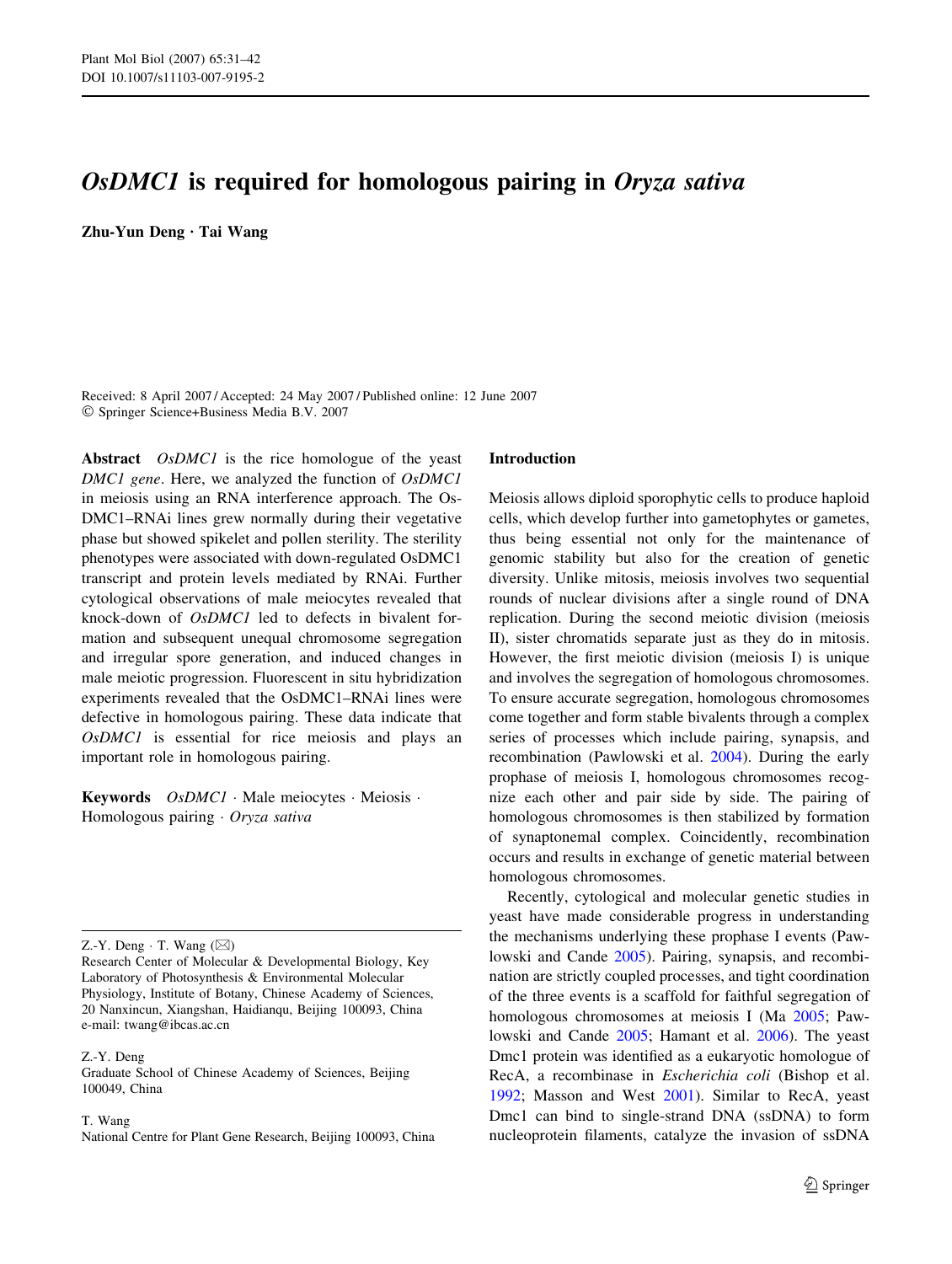into homologous duplex DNA and promote DNA strand exchange (Hong et al. [2001](#page-10-0)). Consistent with its biochemical activities, the yeast Dmc1 protein has been shown to be necessary for recombination, pairing, and synapsis during meiosis. In the yeast SK1 strain background, *dmc1* mutations result in accumulation of unrepaired doublestrand breaks (DSBs) and cause failure in formation of the synaptonemal complex (Bishop et al. [1992](#page-10-0)). Another yeast dmc1 mutant in a BR2495 background also exhibits decreased pairing and delayed synapsis (Rockmill et al. [1995\)](#page-11-0). These defects in early events of meiosis eventually induce activation of the pachytene checkpoint, which leads to meiotic cell cycle arrest (Roeder and Bailis [2000](#page-11-0)). Meiotic arrest in yeast dmc1 cells is alleviated by mutation in checkpoint genes such as MEC1, RAD17 and RAD24 (Lydall et al. [1996](#page-10-0); Grushcow et al. [1999](#page-10-0)). These dmc1 checkpoint double mutants can complete both meiotic nuclear divisions but show chromosome fragmentation caused by the failure to repair DSBs (Lydall et al. [1996](#page-10-0)). These observations suggest the essential role of yeast Dmc1 in meiosis and the involvement of the protein in homologous pairing, synapsis, and recombination.

Homologues of the yeast *DMC1* gene have been identified in many higher eukaryotes, including mouse (Habu et al. [1996\)](#page-10-0), human (Habu et al. [1996](#page-10-0)), Arabidopsis (Sato et al. [1995;](#page-11-0) Klimyuk and Jones [1997](#page-10-0); Doutriaux et al. [1998\)](#page-10-0), lily (Kobayashi et al. [1994\)](#page-10-0) and rice (Ding et al. [2001;](#page-10-0) Shimazu et al. [2001;](#page-11-0) Kathiresan et al. [2002](#page-10-0)). Similar to yeast dmc1 mutants, mouse Dmc1-deficient germ cells show defects in pairing, synapsis, and resultant meiotic arrest, followed by apoptosis (Pittman et al. [1998](#page-11-0); Yoshida et al. [1998](#page-11-0)). In plants, Arabidopsis dmc1 (atdmc1) mutants form univalents instead of bivalents at meiotic prophase I (Couteau et al. [1999](#page-10-0)). Immunolocalization analysis of the Dmc1 protein in lily meiocytes shows that Dmc1 foci appear on chromosomes at leptotene, accumulate to a high level at zygotene and disappear at pachytene stage (Terasawa et al. [1995\)](#page-11-0). Taken together, these observations suggest a possible role of Dmc1 in homologous pairing and/or synapsis in plants; however, conclusive evidence identifying pairing and synapsis is not yet available. In addition, atdmc1 mutants were not identified to have the phenotypes of meiotic arrest and/or chromosome fragmentation, which have been observed in yeast and mouse dmc1 mutants (Couteau et al. [1999](#page-10-0)). The phenotypic differences possibly result from different mechanisms of cell cycle control between plants and yeast/mouse (Couteau et al. [1999](#page-10-0)). As well, plant Dmc1 could be unimportant for repair of DSBs in meiotic recombination (Li et al. [2004](#page-10-0)). Inconsistent with this suggestion, recent in vitro biochemical assays have demonstrated the recombination activity of the rice Dmc1 protein (Kant et al. [2005](#page-10-0); Rajanikant et al. [2006\)](#page-11-0). Therefore, further studies involving other model organisms are necessary to determine the roles of plant Dmc1 in meiotic pairing, synapsis, and recombination and to understand the mechanisms underlying prophase I in higher plants.

Here, we dissected the function of DMC1 in plant male meiosis by using rice (Oryza sativa), which represents an excellent system in addition to Arabidopsis for studying the mechanisms of meiosis because of its mid-sized genome and synchronous meiosis within an anther and well-established cytological techniques allowing for its analysis (Chen et al. [2005;](#page-10-0) Itoh et al. [2005](#page-10-0); Zhang et al. [2006](#page-11-0)). OsDMC1-deficient rice plants generated by RNA interference (RNAi) showed aberrances in meiotic chromosome behaviors at prophase I and subsequent defects in chromosome segregation and spore formation. Furthermore, to determine the underlying causes of these meiotic defects, we monitored dynamic changes in homologous pairing in the OsDMC1-RNAi male meiocytes by using fluorescent in situ hybridization (FISH). Our results indicate the involvement of OsDMC1 in homologous pairing.

## Materials and methods

## RNA interference constructs

A 600-bp fragment specific to OsDMC1 cDNA (nucleotides 516–1115) was amplified from the full-length OsDMC1 cDNA (Ding et al. [2001](#page-10-0)) first by use of the primer pairs PF1 (5'-TGCATCTAGACCGGCCTGAACG AATTGT-3', XbaI) and PR1 (5'-CCGCACTAGTCCAAA CCTATATGGCCTA-3', SpeI), and then by the pairs PF2 (5¢-AGCTGTCGACCCAAACCTATATGGCCTA-3¢, SalI) and PR2 (5'-TGAAGGTTACCCCGGCCTGAA CGAATTGT-3', BstEII). After digestion with the corresponding restriction enzymes, the two amplified fragments were inserted in opposite directions into the binary RNAi tool vector pWTC605 (Zhang et al. [2006](#page-11-0)), derived from pCAMBIA1300, to generate the OsDMC1–RNAi plasmid pOsDMC1i.

## Plant transformation

pOsDMC1i was introduced into an Agrobacterium tumefaciens strain EHA105 by a freeze-thaw method (Hofgen and Willmitzer [1988](#page-10-0)). Rice calli were induced from mature embryos on 2N6 medium (Hiei et al. [1994](#page-10-0)) and transformed by the strain carrying pOsDMC1i in AAM medium (Toriyama and Hinata [1985\)](#page-11-0), then selected on 2N6 media containing the antibiotics hygromycin B, cefotaxime, and carbenicillin. Resistant calli were transferred onto MS medium (Murashige and Skoog [1962](#page-10-0)) supplemented with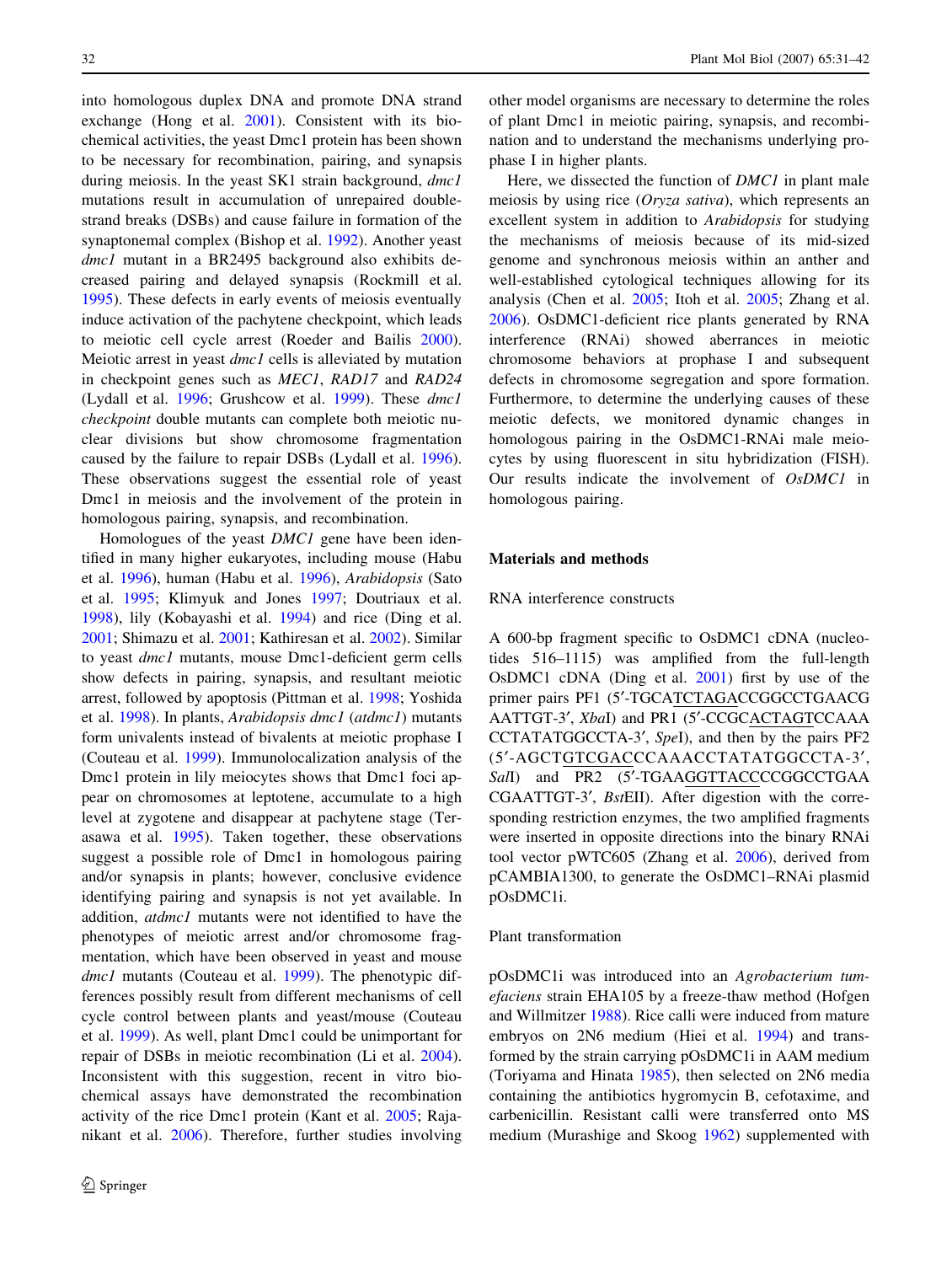NAA and 6-BA to obtain regenerated seedlings. The regenerated plants (T0 generation) were transplanted to soil and grown under greenhouse conditions. The ratoons (R1 generation), which refer to the plantlets generated from buds in basal stalks of their T0 lines, were maintained under standard growth conditions. Seeds from T0 lines were selected on 1/2 MS medium containing 40 mg/L of hygromycin B. The surviving T1 plantlets were transferred to soil and grown under standard growth conditions.

## PCR and Southern blotting

For PCR screening of OsDMC1–RNAi lines, two pairs of primers, P190F (5'-CGGGAACTACAAGACACGTGC-3', located in the spacer sequence between the two inserted OsDMC1 cDNA fragments) and PR2, PF1, and P190R (5¢- TAACCTTCGGGCATGGCAC-3', located in the spacer sequence), were used to amplify genomic DNA extracted from each of the possible transgenic lines as described (Edwards et al. [1991](#page-10-0)).

For Southern blotting analysis, genomic DNA was isolated from PCR-positive lines by CTAB method (Buchholz et al. [1998\)](#page-10-0), then digested with EcoRI, which cuts only once within pOsDMC1i. Southern blot hybridization was performed with the digested DNA as previously described (Zhang et al. [2006\)](#page-11-0).

### Semi-quantitative RT-PCR

Total RNA was isolated with TRIZOL Reagent (Invitrogen, USA) from young panicles. First-strand cDNA was synthesized from 5 µg of total RNA using ReverTra Ace (TOYOBO, Japan), then used as a template for PCR amplification with OsDMC1 cDNA-specific primers PF3 (5'-AAGCGGAAATCTGTTGTT-3') and PR3 (5'-TCAGT CTTTCGCATCCAT-3'). The amplified tubulin TubA cDNA was used as an internal control to normalize the cDNA input (Zhang et al. [2006](#page-11-0)).

## Antibody production and Western blotting

For antibody production, the complete open reading frame of OsDMC1 was PCR amplified from the first-strand cDNA synthesized from panicle RNA by use of Pyrobest DNA Polymerase (TaKaRa, Japan) and the two gene-specific primers PF4 (5'-TATAGGATCCATGGCGCCGTCC AAGCA-3', BamHI) and PR4 (5'-TCAGC TCGAGTC AGTCTTTCGCATCCAT-3', XhoI). The amplified product was double-digested with *BamHI/XhoI* and ligated into a linearized prokaryotic expression vector pET28a (+) (Novagen, USA). The construct was confirmed by sequencing (TaKaRa, Japan) and then transformed into E. coli strain BL21 (DE3). After induction, the polyhistidine-tagged fusion protein (391 amino acids, 43 kDa) was purified by use of Ni-NTA agarose column (QIAGEN, Germany) under denaturing conditions according to the manufacturer's protocols. The purified protein was partially renatured by sequential dialysis at  $4^{\circ}$ C against a PBS buffer (pH 7.0) with decreasing urea concentrations, and then condensed with use of a Microcon YM-10 membrane (Millipore, USA). Finally, the resultant protein was verified by ESI Q-TOF MS/MS (Micromass, England) and used to produce polyclonal rabbit antisera.

Total proteins were extracted from young panicles of wild-type and OsDMC1–RNAi plants as described (Nelson [1984](#page-10-0)), then subjected to SDS-PAGE on 8% gels. Western analysis involved use of the antibody against OsDmc1 or tubulin (Sigma, Germany) as previously described (Zhang et al. [2006\)](#page-11-0), except that the transfer buffer used was Tris– glycine–methanol solution (40 mM Tris-base, 39 mM glycine, 20% methanol).

#### Small RNA isolation and detection

Total RNA was extracted from young panicles and used to enrich low-molecular-weight (LMW) RNA. Using the SP6/ T7 Transcription Kit (Roche, USA), a <sup>32</sup>P-labeled antisense RNA probe was generated by in vitro transcription from a linearized T-vector (Promega, USA) carrying the 600-bp fragment used in the OsDMC1–RNAi construct. Enrichment of LMW RNA and northern blot analysis were performed as described previously (Hamilton and Baulcombe [1999](#page-10-0); Mette et al. [2000\)](#page-10-0).

#### Cytological analysis

To assess the viability of mature pollen grains, flowers were randomly collected from each OsDMC1–RNAi line and wild-type plant at the heading stage. Anthers of the sampled flowers were dissected and immersed in Alexander's solution (Alexander [1969\)](#page-10-0). Stained anthers were crushed and observed under light microscopy.

Anthers from young flowers (2–5 mm long) fixed in Carnoy's solution were used for preparation of nuclear spreads. Male meiotic spreads were prepared and stained with 4¢,6-diamidino-2-phenylindole (DAPI) as described (Ross et al. [1996;](#page-11-0) Chen et al. [2005](#page-10-0)). The meiotic stage of individual nuclei was determined from anther length (Itoh et al. [2005\)](#page-10-0), chromosome morphology (Ross et al. [1996](#page-11-0); Chen et al. [2005\)](#page-10-0) and nucleolus position (Bass et al. [1997](#page-10-0)).

FISH was performed as described previously (Jones and Heslop-Harrison [2000](#page-10-0)). The digoxigenin-labeled centromeric probe pRCS2 (Dong et al. [1998](#page-10-0)) was a gift from Zhukuan Cheng (Institute of Genetics and Development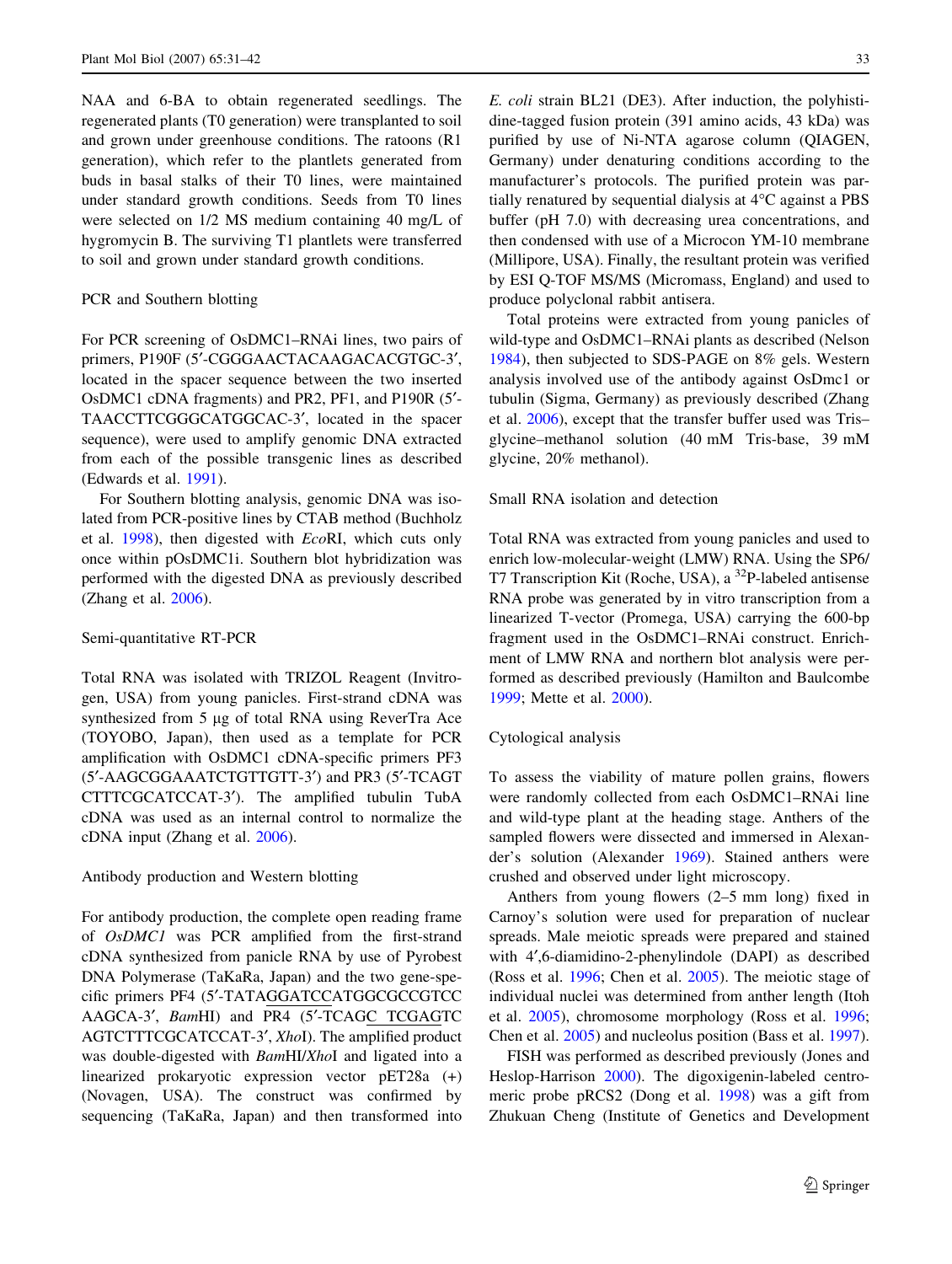Biology, Chinese Academy of Sciences). The 25S rDNA probe was labeled with digoxigenin by PCR (Nonomura et al. [2004\)](#page-10-0).

## Results

## Generation and molecular characterization of OsDMC1–RNAi lines

Previous studies have shown that OsDMC1 is the rice homologue of the yeast *DMC1* gene (Ding et al. [2001](#page-10-0); Kathiresan et al. [2002\)](#page-10-0) and the OsDmc1 protein displays a recombination activity in vitro (Kant et al. [2005](#page-10-0); Rajanikant et al. [2006](#page-11-0)). Here, we analyzed the function of OsDMC1 by an RNAi approach, which is effective in defining functions of a gene (Waterhouse et al. [1998](#page-11-0); Chuang and Meyerowitz [2000\)](#page-10-0). To guarantee the specificity of RNAi, the OsDMC1–RNAi vector pOsDMC1i was constructed with a 600-bp cDNA fragment of Os-DMC1, which shares no similarity to any other sequences in the present rice genome database. We obtained 12 independent transformants from independent hygromycinresistant calli transformed with pOsDMC1i.

Integration of the transgene in the genome was examined by PCR with primer pairs localized to the spacer and the inserted cDNA sequences on pOsDMC1i. Eight of the 12 lines were positive for the insertion of the transgene, and the remaining 4 were negative. For convenience, the 8 PCR-positive (OsDMC1–RNAi) lines were designated L1– L8, respectively, with the negative ones used as a nontransgenic control (NT) and designated NT1–NT4. Furthermore, we examined the copy number of the transgene in the 8 OsDMC1–RNAi lines by Southern blot hybridization and found that L1, L3, L4, L5, and L8 had only one copy of the insertion; L2, L6, and L7 had two copies; and their integrated regions differed from each other.

## OsDMC1–RNAi lines are sterile

All the 8 OsDMC1–RNAi lines grew and developed normally during their vegetative stage, but their seed production was severely disrupted as compared with wild-type plants (Fig. 1A, B). To quantify the extent of sterility, we evaluated the mean percentage of filled grains per panicle (MPFG) of these lines at seed maturity. In contrast to wildtype plants, with an MPFG of approximately 85%, RNAi lines L3, L5, and L6 were fully sterile, and the other five lines (L1, L2, L4, L7, and L8) showed partial sterility  $(0\%$  < MPFG < 20%). For the three fully sterile lines, their sterile phenotypes were further examined by use of R1 plants derived from T0 plants, whereas for the 5 par-



Fig. 1 OsDMC1–RNAi rice lines are disrupted in fertility. (A) The plant morphology of wild-type (left) and OsDMC1–RNAi (right, R1 generation) rice. In OsDMC1–RNAi rice, the sterile panicles remained upright at maturity, whereas the filled panicles of the wild-type bent with their own weight. (B) The plant morphology of wild-type (left) and OsDMC1–RNAi (right, T1 generation) rice. (C) The mean percentage of filled grains per panicle (MPFG %) in the T0, R1 and T1 generation of OsDMC1-RNAi lines, with non-transgenic (NT) and wild-type (WT) plants as controls

tially sterile lines, the phenotypes were checked in their R1 and T1 generations. The MPFG and the sterile phenotypes were stable in R1 and/or T1 generations (Fig. 1C). As a control, the MPFG of the non-transgenic plants (NT1– NT4) was comparable to that of wild-type plants (Fig. 1C). These results suggest that *OsDMC1* is involved in spikelet fertility.

To further investigate whether the sterile phenotype involved pollen abortion, we compared the viability of mature pollen grains from the OsDMC1–RNAi lines (L1–L8) with the pollen grains from the non-transgenic (NT1–NT4) and wild-type plants by Alexander staining (Alexander [1969\)](#page-10-0), whereby viable pollen grains are stained red and non-viable ones stained green. Anthers of nontransgenic and wild-type plants showed red-colored pollen grains (240 anthers tested) (Fig. [2A](#page-4-0)). Most of the wild-type pollen grains were ''viable'' and regular in size  $(45 \pm 2 \mu m)$  diameter); only less than 10% were aberrant (Fig. [2D](#page-4-0)). In the partially sterile lines (L1, L2, L4, L7, and L8), more than 50% of the pollen grains (300 anthers recorded) were ''non-viable'' (Fig. [2B](#page-4-0), E). However in the fully sterile lines (L3, L5, and L6), pollen grains with a wild-type appearance were rarely observed in the 180 examined anthers (Fig. [2C](#page-4-0)). More than 95% of pollen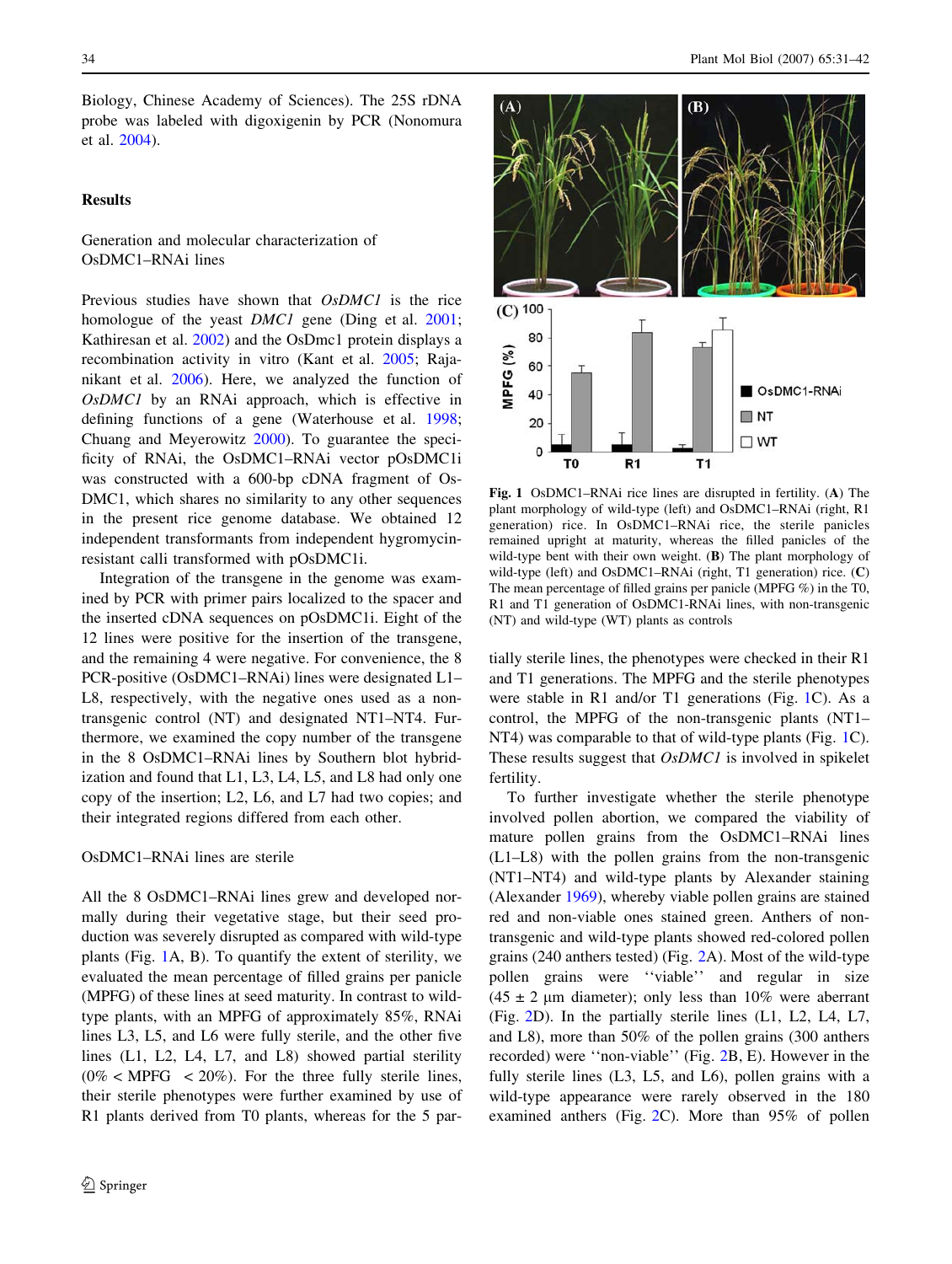<span id="page-4-0"></span>



grains from the three lines were ''non-viable,'' shrunken, and variable in size  $(25-62 \mu m)$  diameter) and shape (Fig. 2F). Hence, pollen viability appeared to be compatible with the spikelet fertility in these OsDMC1–RNAi lines, suggesting that pollen abortion in these RNAi lines related to their sterile phenotypes.

# Knock-down of OsDMC1 transcript and protein is associated with sterility in OsDMC1–RNAi plants

In plants in which RNA interference is active, exogenous hairpin RNAs transcribed from the sense-spacer-antisense sequence in RNAi constructs are digested into 21- to 23-nt small RNAs and finally diminish or eliminate the endogenous transcript and protein of a target (Hamilton and Baulcombe [1999](#page-10-0)). To investigate whether endogenous OsDMC1 transcript and protein expression was knocked down in OsDMC1-RNAi lines, we used semi-quantitative RT-PCR and Western blotting, respectively, to examine the RNAi lines (L1, L3, L4, L5, L6, L7, and L8) and wild-type plants. The endogenous OsDMC1 transcript and protein in the seven RNAi lines were greatly down-regulated as compared to that of the wild-type control (Fig. 3A, B). The three fully sterile lines (L3, L5, and L6) showed more down-regulated levels of both the transcript and protein than the partially sterile lines (L1, L4, L7, and L8) (Fig. 3A, B).

To confirm whether the down-regulation of OsDMC1 transcript and protein was achieved by RNAi, we detected small RNAs specific to OsDMC1 in the RNAi lines (L1, L3, L4, L5, L6, L7, and L8) and wild-type plants by Northern hybridization. Small RNAs of about 23 nt, specific to OsDMC1, were detectable in all these RNAi lines but not in the wild-type plants (Fig. 3C), which indicates that the integrated RNAi constructs were transcribed and functioned in these RNAi lines. In addition, the small RNAs were at the highest levels in the three fully sterile lines, which exhibited the greatest decrease in OsDMC1 transcript and protein levels, and at relatively low levels in the other four partially sterile lines (Fig. 3A–C). Therefore,



Fig. 3 OsDMC1 transcript and protein level reduced in OsDMC1- RNAi lines. (A) Semi-quantitative determination of OsDMC1 mRNA by RT-PCR. Total RNAs prepared from panicles of OsDMC1–RNAi (L1 and L3–L8) and wild-type plants was used to synthesize the firststrand cDNA. Constitutively expressed tubulin was used as an internal control. Results shown below the image represent quantified values of OsDMC1 mRNA levels (ratios of normalized data by use of the tubulin signals for RNAi lines vs. wild-type), and the data are mean  $\pm$  SD of triplicates. (B) Western blot detection of OsDmc1 protein in RNAi and wild-type plants with tubulin as an internal control. Results shown below the image represent estimated OsDmc1 protein levels (ratios of normalized data by use of the tubulin signals for RNAi lines vs. wild-type), and the data are mean ± SD of triplicates. (C) Northern hybridization detection of small RNAs specific to *OsDMC1*. About 10 picomoles per lane of 28-mer sense (PF1) and antisense (PR1) DNA primers (sequences indicated in Materials and methods) were loaded on the first and the last lane, respectively, as size markers and indicators of the hybridization specificity. The *OsDMC1*-specific antisense RNA probes hybridized only to the sense DNA primer but not to the antisense primer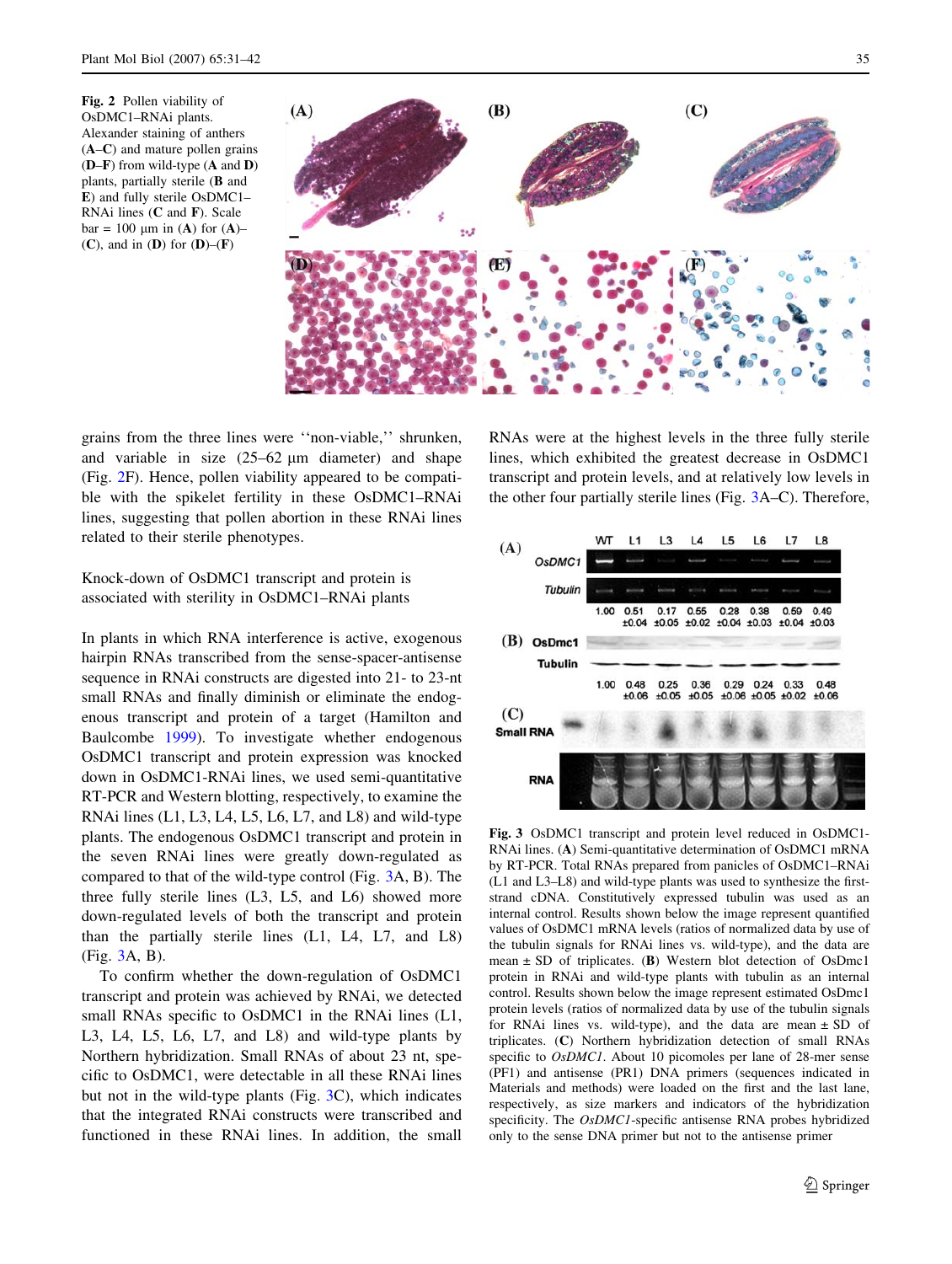these data indicate that down-regulation of the transcript and protein levels relates to the sterile phenotypes in these RNAi lines.

#### OsDMC1–RNAi plants undergo aberrant meiosis

To evaluate whether aborted pollen grains resulted from defects in meiosis, we carried out detailed cytological analysis of meiosis in male meiocytes from the three fully sterile OsDMC1–RNAi lines (L3, L5, and L6) and wildtype control. From premeiotic interphase to middle zygotene stage, no obvious differences were detected between wild-type (Fig. [4](#page-6-0)A–D) and OsDMC1–RNAi (Fig. [4A](#page-6-0)A– DD) meiocytes. At late zygotene and pachytene stages, the chromosome threads of OsDMC1–RNAi nuclei (Fig. [4E](#page-6-0)E– GG) appeared more tenuous than those of the wild-type (Fig. [4](#page-6-0)E–G). Differences between OsDMC1–RNAi and wild-type meiosis became more evident when chromosomes condensed at late diplotene (Fig. [4H](#page-6-0), HH) and diakinesis stages (Fig. [4](#page-6-0)I, J, II, JJ). In the wild-type, 12 bivalents were formed at diakinesis (Fig. [4I](#page-6-0), J). However, 46.7% of OsDMC1–RNAi nuclei ( $n = 632$ ) had more than 12 distinguishable chromosomes (Fig. [4](#page-6-0)II, JJ), which indicates the presence of univalents. At metaphase I, these univalents did not align on the metaphase plate but, rather, dispersed throughout the nucleus (Fig. [4K](#page-6-0)K). At anaphase I, lagging chromosomes and unequal chromosome segregation were observed (Fig. [4](#page-6-0)LL). At telophase I, these lagging chromosomes remained in the middle when other chromosomes had reached the opposite poles of the cell (Fig. [4](#page-6-0)MM).

These defects led to aberrant chromosome behavior and unequal separation of chromosomes in meiosis II (Fig. [4](#page-6-0)NN–QQ). Eventually, most OsDMC1–RNAi meiocytes (51.1%,  $n = 552$ ) generated dyads (8.0%; Fig. [4](#page-6-0)RR), triads (26.6%; Fig. [4S](#page-6-0), SS), polyads (2.9%; Fig. [4T](#page-6-0)T), or abnormal tetrads with daughter cells of different sizes (13.6%; Fig. [4](#page-6-0)T), whereas tetrads with four daughter cells of equal size were formed in wild-type meiocytes (Fig. [4](#page-6-0)R).

In addition, a comparison of meiotic progression between OsDMC1–RNAi and wild-type male meiocytes revealed that meiocytes of one OsDMC1–RNAi anther showed asynchronous cell cycle progression during meiotic prophase I. Generally, in wild-type rice, male meiosis progresses synchronously in hundreds of male meiocytes from the same anther (Zhang and Zhu [1987](#page-11-0)); thus, meiocytes in the same prophase I anther were at the same substage (66.7% of the 57 examined prophase I anthers) or two nearby substages (26.3%). However, such synchronization was impaired in the OsDMC1–RNAi lines. In the 89 examined OsDMC1-RNAi anthers with prophase I meiocytes, 33.7% contained meiocytes spanning 3–7 meiotic stages and 9.0% included meiocytes spanning 2 discrete stages. Although meiotic behavior and progression were abnormal in the OsDMC1–RNAi lines, most of the OsDMC1-RNAi meiocytes passed through every stage of meiosis and formed almost as many pollen grains as the wild-type; only a few meiocytes in which meiotic processes were severely disrupted arrested at a special stage. For example, abnormal meiocytes blocked at metaphase I were occasionally observed (2–20 arrested cells per anther) in 11 of 20 examined anthers at uninucleate stage (Fig. [5\)](#page-7-0).

Meiotic asynchrony was also observed in two daughter cells of dyads. In the wild-type, the two daughter cells of one dyad showed synchronous nuclear division (Fig. [4](#page-6-0)P, Q). However, in about half of OsDMC1–RNAi dyads (101 well-spread nuclei at anaphase II recorded), one of the two daughter cells was at a more advanced stage of meiosis II (Fig. [4P](#page-6-0)P, QQ, SS).

# OsDMC1–RNAi lines are defective in homologous pairing

To address events underlying the aberrant meiosis in Os-DMC1–RNAi lines, we performed FISH to trace the progression of homologous pairing in male meiocytes from the three fully sterile RNAi lines (L3, L5, and L6) and wildtype plants. The digoxigenin-labeled telomeric probe 25S rDNA, which can bind exclusively to the short-arm end of chromosome 9 (Takaiwa et al. [1985](#page-11-0)) was used to hybridize with the well-spread male meiotic nuclei. In wild-type plants, all the meiocytes at premeiotic interphase had two distinct signals (Fig. [6A](#page-7-0), U); by leptotene stage, the percentage of cells with two signals decreased greatly to 52% and later decreased further to 37% at early zygotene, 27% at mid-zygotene, and 16% at late zygotene (Fig. [6](#page-7-0)U). Eventually, all the meiocytes had one signal at the beginning of pachytene stage (Fig. [6](#page-7-0)K, U), when pairing and synapsis were completed. Similarly, all OsDMC1–RNAi meiocytes had two signals at interphase (Fig. [6](#page-7-0)F, U). However, when meiosis progressed, a higher proportion of cells showed two signals, with 66% at leptotene, 48% at early zygotene, 45% at mid-zygotene, and 42% at late zygotene (Fig. [6U](#page-7-0)). Even at pachytene stage, 39% of the RNAi meiocytes still contained two separate signals (Fig. [6L](#page-7-0)–N, P–S, U). When homologous chromosomes had desynapsed along the chromosome arm at metaphase I, two signals located at the two separate ends of the same bivalent were seen in wild-type meiocytes (Fig. [6](#page-7-0)O). However, in RNAi meiocytes at metaphase I, some homologous chromosomes existed as univalents (as indicated by the cytological results); thus, the two signals were situated at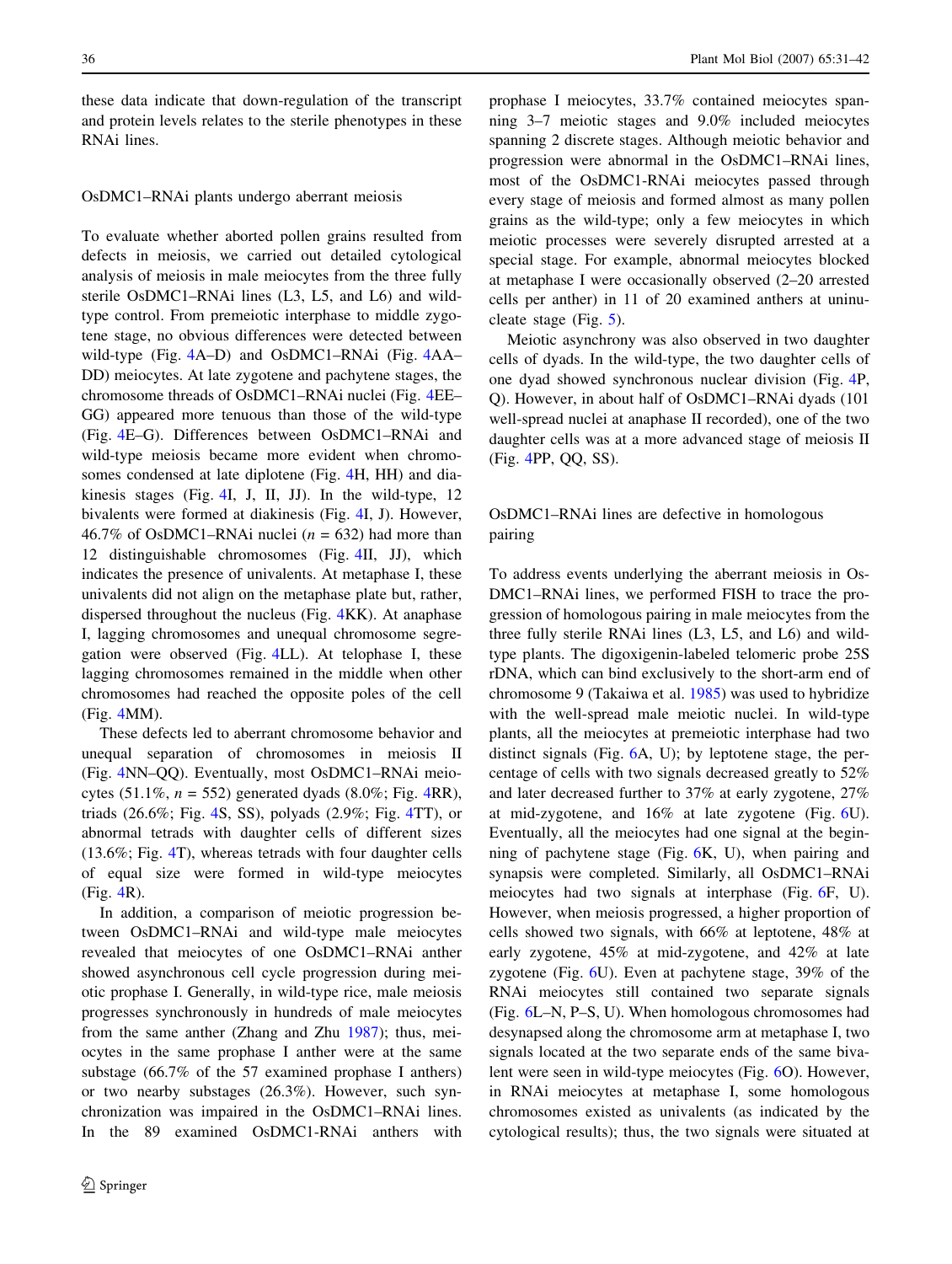<span id="page-6-0"></span>Fig. 4 Male meiosis in OsDMC1–RNAi lines. Male nuclear spreads were prepared from wild-type (A–R) and OsDMC1–RNAi (S, T and AA– TT) plants and then counterstained with DAPI. Stages include interphase (A and AA), leptotene (B and BB), early zygotene (C and CC), middle zygotene (D and DD), late zygotene (E and EE), early pachytene (F and FF), late pachytene (G and GG), late diplotene (H and HH), early diakinesis (I and II), late diakinesis (J and JJ), metaphase I (K and KK), anaphase I (L and LL), telophase I (M and MM), prophase II (N and NN), metaphase II (O and OO), anaphase II (P and PP), telophase II (Q and QQ), tetrad stage (R: normal tetrad, RR: dyad, S and SS: triad, T: abnormal tetrad with daughter cells of different sizes, TT: polyad). Scale bar =  $10 \mu m$  in (A) for  $(A)$ – $(N)$  and  $(AA)$ – (NN), and in  $(O)$  for  $(O)$ – $(T)$ and (OO)–(TT)

| (A)                       | $\bf{(B)}$      | (C)                       | (D)        | (E)                          |
|---------------------------|-----------------|---------------------------|------------|------------------------------|
| (AA)                      | (BB)            | (CC)                      | (DD)       | (EE)                         |
| $(\mathbf{F})$            | (G)             | $\overline{(\mathbf{H})}$ | $\bf (I)$  | $\pmb{\text{(J)}}$<br>ti agu |
| (FF)                      | (GG)<br>×       | (HH)                      | (II)       | (JJ)                         |
| $\bf (K)$<br>$4.25$ and a | (L)             | (M)<br>嗽<br>وبالحاد       | (N)        | (0)                          |
| (KK)                      | $(\mathbf{LL})$ | (MM)<br>$-8404$           | (NN)<br>4e | (00)                         |
| $(\mathbf{P})$            | $\overline{Q}$  | (R)                       | (S)        | (T)                          |
| (PP)                      | (QQ)            | (RR)                      | (SS)       | (TT)                         |

the ends of two univalents (34% of the 41 recorded RNAi meiocytes at metaphase I; Fig. [6](#page-7-0)T). These observations indicated that OsDMC1-deficiency affected homologous pairing along chromosome arms.

We also investigated pairing by using the centromeric probe pRCS2, which contains four copies of a 168-bp tandem repeat sequence and localizes to centromere regions of all 24 rice chromosomes (Dong et al. [1998\)](#page-10-0). In the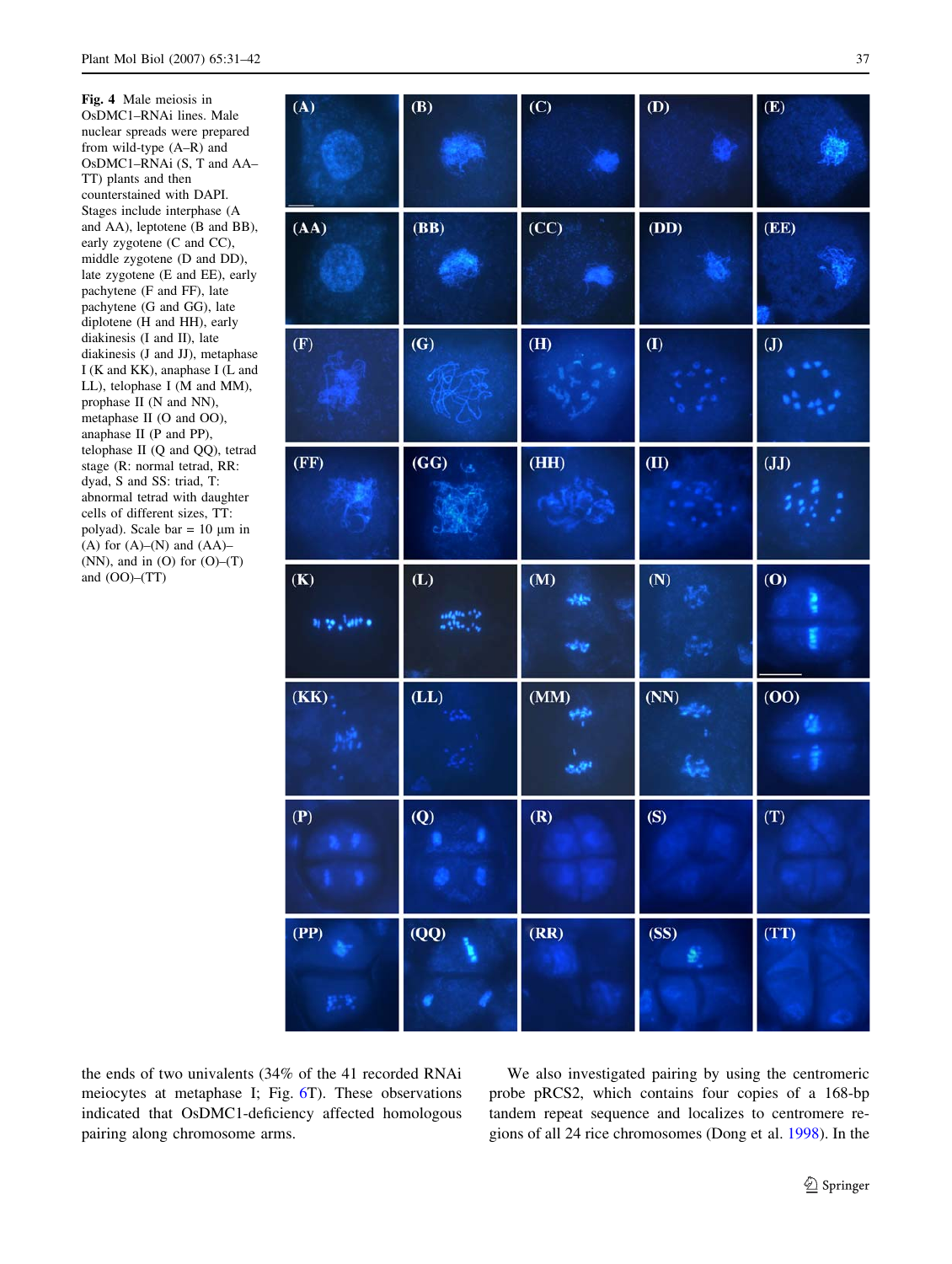<span id="page-7-0"></span>Fig. 5 Microspores at uninucleate stage of wild-type (A) and OsDMC1–RNAi (B) plants. Scale bar =  $10 \mu m$  in  $(A)$  for  $(A)$  and  $(B)$ 



Fig. 6 FISH results with the telomeric probe 25S rDNA in wild-type (A–E, K, and O) and OsDMC1–RNAi (F–J, L–N, and P–T) male meiocytes. Meiotic chromosomes spreads were probed with the 25S rDNA probes (red) and then counterstained with DPAI (blue). Stages include premeiotic interphase (A and F), leptotene (B and G), early zygotene (C and H), middle zygotene (D and I), late zygotene (E and J), early pachytene (K–N and P–S) and metaphase I (O and T). Bar =10  $\mu$ m; meiotic nuclei at the same stages share the same scale. Statistical results are shown in (U)  $(50 < n < 100$  for wild-type;  $100 < n < 250$  for OsDMC1–RNAi plants)



wild-type, 13–24 signals were observed in all examined male meiocytes at interphase (Fig. [7A](#page-8-0), P). As meiocytes progressed through the stages of leptotene, zygotene, and pachytene, the proportion of cells with 13–24 signals decreased rapidly, with an increase in the proportion of cells having 8–12 signals. Finally, all the meiocytes at early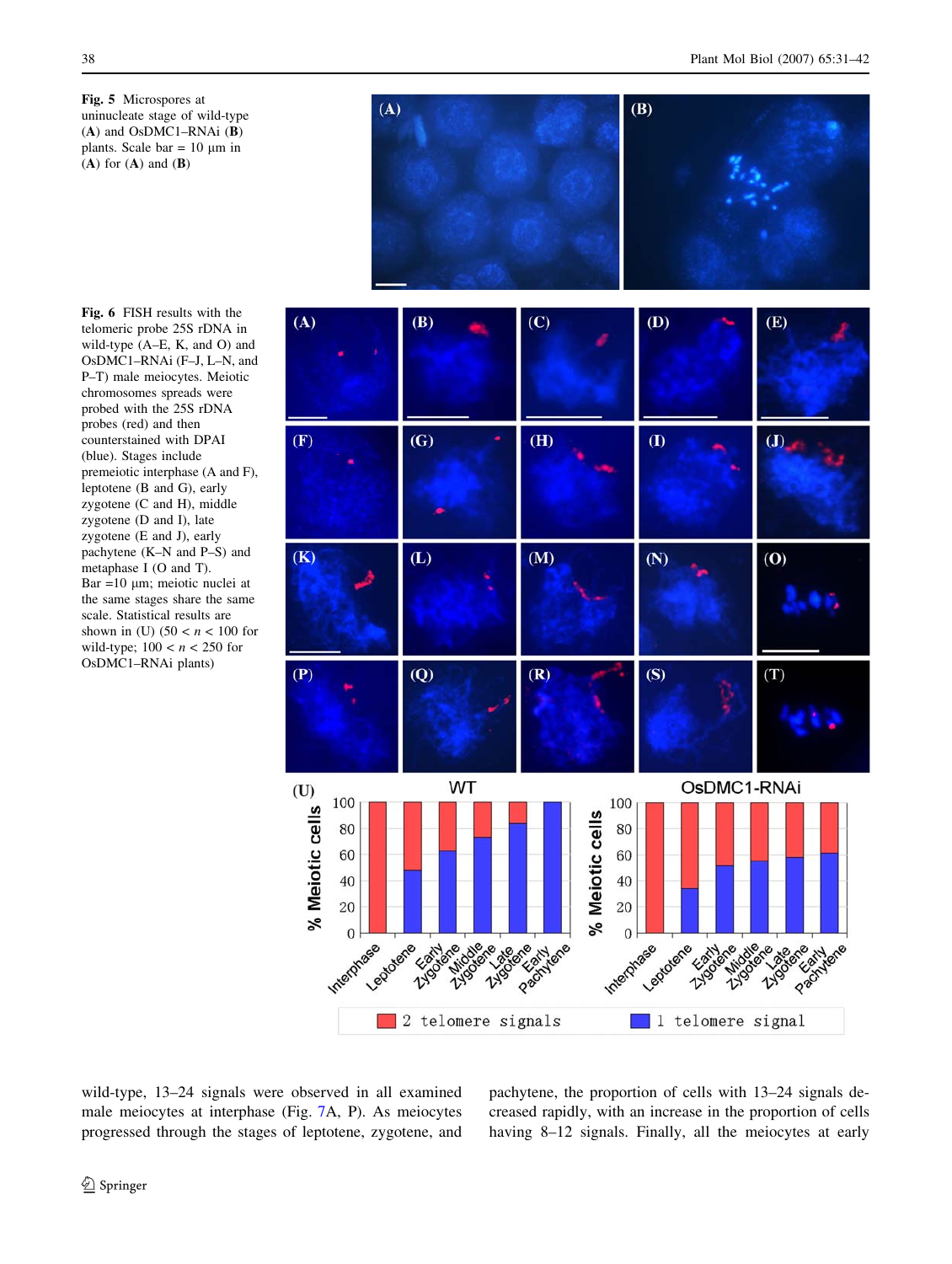<span id="page-8-0"></span>Fig. 7 FISH results with the centromeric probe pRCS2 in wild-type (A–E) and OsDMC1– RNAi (F–O) male meiocytes. Meiotic chromosome spreads were probed with the pRCS2 probes (red) and then counterstained with DPAI (blue). Stages include premeiotic interphase (A and F), leptotene (B and G), early zygotene (C and H), late zygotene (D and I), and early pachytene (E, J, and K–O).  $Bar = 10 \mu m$ ; meiotic nuclei at the same stages share the same scale. Statistical results are shown in (P)  $(50 < n < 200)$ ; the number at the top of each bar denotes the average number of the centromere loci detected per nucleus at each stage



pachytene stage showed 8–12 signals (9.9 per nucleus, on average; Fig. 7E, P). Consistent with wild-type controls, all the OsDMC1–RNAi male meiocytes at interphase had 13– 24 signals (Fig. 7F, P). However, from leptotene to late zygotene stages, the proportion of cells with 8–12 signals was lower than that of the wild-type at each corresponding stage (Fig. 7P). The proportion of cells with 8–12 signals did not change from early zygotene to early pachytene stages (Fig. 7P). Finally at early pachytene stage, only 54% of the RNAi meiocytes contained 8–12 signals (Fig. 7J–O, P), while 100% of wild-type meiocytes had 8–12 signals (Fig. 7E, P). This suggests defects in pairing around centromeric regions in OsDMC1-RNAi lines. Taken together, these results clearly showed that knock-down of OsDMC1 disrupted homologous pairing.

# Discussion

#### OsDMC1 is essential for homologous pairing

Homologous pairing, synapsis, and recombination are essential to ensure that homologous chromosomes remain in an organized and individualized state to facilitate the exchange of genetic materials between homologous chromosomes and subsequent accurate segregation of the chromosomes in yeast and mammalian (Kleckner [2006](#page-10-0)). The yeast Dmc1 protein has been shown to be necessary for pairing and synapsis; similar roles have also been identified for the mouse Dmc1 protein (Bishop et al. [1992](#page-10-0); Rockmill et al. [1995](#page-11-0); Pittman et al. [1998](#page-11-0); Yoshida et al. [1998\)](#page-11-0). In plants, previous observations in male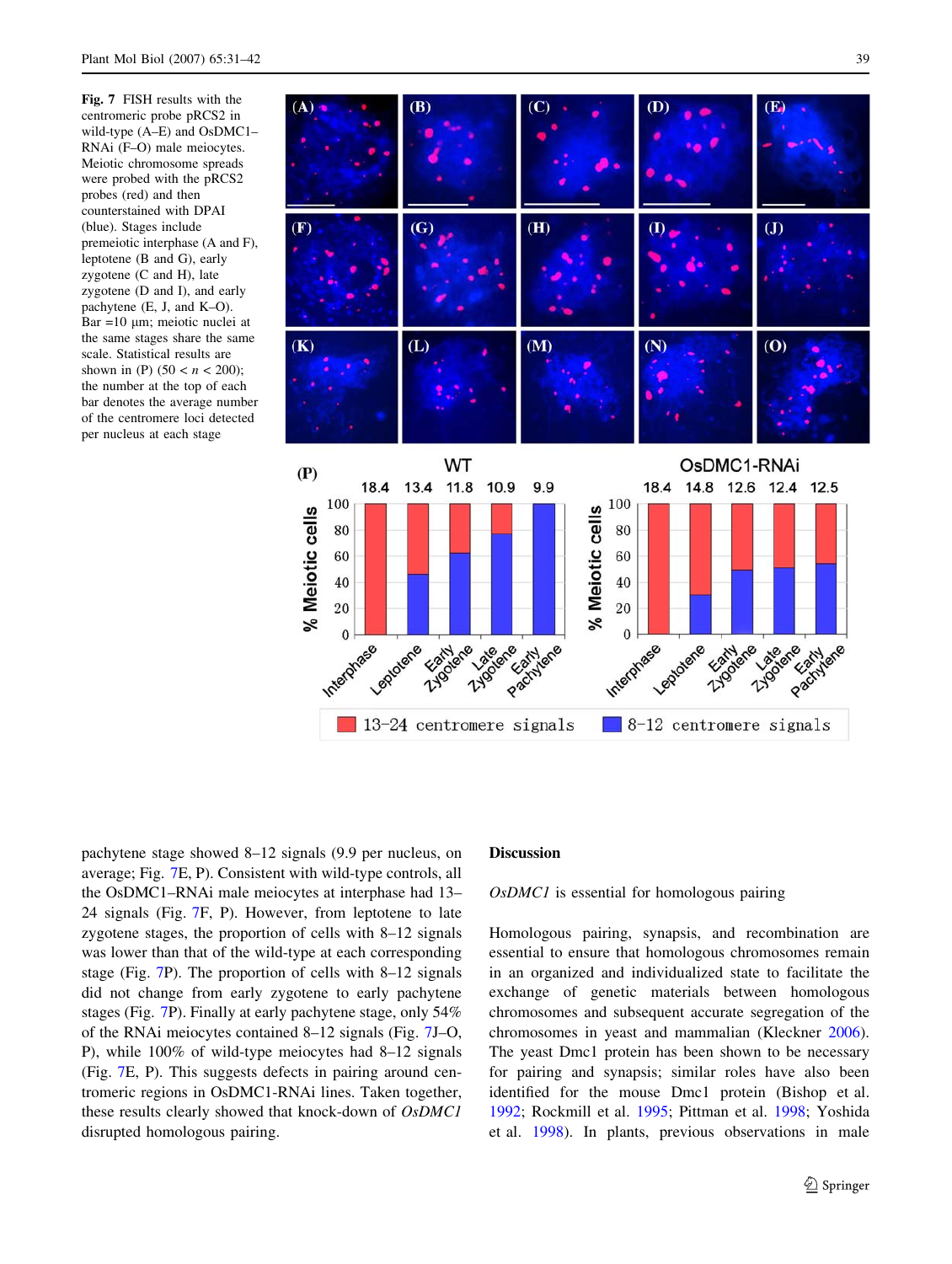meiotic spreads of Arabidopsis dmc1 mutants (Couteau et al. [1999\)](#page-10-0) and a comparison of nuclear distribution of the Dmc1 protein among diploid, triploid, and hybrid lilies (George et al. [2002](#page-10-0)) suggest the possible involvement of Dmc1 in pairing. Our FISH experiments revealed that knock-down of OsDMC1 in rice caused defects in pairing. Together with the evidence that OsDmc1 is able to promote interaction between homologous DNA (Kant et al. [2005](#page-10-0)), we conclude that plant Dmc1 is also crucial for homologous pairing. These findings indicate that Dmc1 is functionally conserved among eukaryotes through evolution.

# Possible links between plant Dmc1 and meiotic cell cycle control

In yeast and mouse, the precise progression of meiotic prophase I is controlled by a pachytene checkpoint; therefore, the failure of pairing, synapsis, and recombination caused by mutations in DMC1 or other genes involved in prophase I can lead to activation of this checkpoint, which results in meiotic arrest and subsequent apoptosis (Roeder and Bailis [2000\)](#page-11-0). However, complete meiotic arrest or apoptosis is not observed in plants, which suggests that plants might have a different mechanism of meiotic cell cycle control (Couteau et al. [1999;](#page-10-0) Yang et al. [2003](#page-11-0)). Recently, studies of Arabidopsis meiotic genes such as TAM, ATM, and MMD1 (Magnard et al. [2001](#page-10-0); Garcia et al. [2003;](#page-10-0) Yang et al. [2003](#page-11-0)) have demonstrated that mutations in these genes can alter meiotic cell cycle progression. These findings suggest that meiotic checkpoints may exist in plants, but the checkpoint regulation in plants seems to be much less stringent than that in yeast and mouse; thus abnormal meiocytes are able to continue through meiosis after a brief arrest (Yang et al. [2003](#page-11-0)). Because the effect of dmc1 mutation on meiotic progression was not evaluated in Arabidopsis, whether the atdmc1 mutation could trigger meiotic checkpoints or induce meiotic cell cycle alterations is unclear. Through detailed cytological analysis of male meiosis in OsDMC1–RNAi rice plants, we showed that knock-down of OsDMC1 seemed to disrupt meiotic cell cycle progression, as evidenced by the following: (1) male meiocytes within an anther exhibited asynchronous meiotic prophase I; (2) meiosis II was asynchronous for the two daughter cells of a dyad; and (3) a few severely disrupted meiocytes were arrested at metaphase I even when normal ones entered into the uninucleate stage. Similarly, mutations in the rice PAIR1 gene, which is required for pairing, also cause changes in proportion of each meiotic prophase I substage (Nonomura et al. [2004](#page-10-0)). These observations suggest that failure of pairing may trigger the meiotic checkpoint in plants, analogous to the situation in yeast and mouse.

Cell-cycle studies in yeast and mouse have identified two checkpoints at meiosis I: one monitors pairing, synapsis, and recombination before the pachytene stage, and the other supervises chromosome alignment on the metaphase plate prior to chromosome segregation (Page and Orr-Weaver [1997;](#page-11-0) Roeder [1997\)](#page-11-0). Rice OsDMC1-deficient plants (our study) and *pair1* mutants (Nonomura et al. [2004](#page-10-0)) begin to display aberrances at zygotene stage and show changes in meiotic progression. In contrast, Arabidopsis mmd1 mutants start to exhibit defects at diakinesis and show delayed meiotic progression and apoptosis-like phenotypes (Yang et al. [2003\)](#page-11-0). Therefore, plants could have the two meiotic checkpoints as well. This hypothesis can explain the alteration of male meiotic progression in OsDMC1–RNAi lines. Activation of the first meiotic checkpoint by defects in pairing does not block meiotic division but does slow the meiotic progression. As a result, most abnormal meiocytes pass through every stage of meiosis and produce irregular spores. However, in some severely disrupted male meiocytes, these abnormalities also trigger the second meiotic checkpoint, which leads to metaphase I arrest.

Plant Dmc1 and meiotic recombination

Besides functioning in pairing and synapsis, yeast Dmc1 has a crucial role in DSB-induced recombination (Bishop et al. [1992](#page-10-0); Pawlowski and Cande [2005\)](#page-11-0). Recent biochemical studies have revealed that the rice Dmc1 protein can catalyze DNA strand exchange in vitro (Kant et al. [2005](#page-10-0); Rajanikant et al. [2006\)](#page-11-0). However, chromosome fragmentation, considered a clue for the failure to repair DSBs (Li et al. [2004](#page-10-0)), was not observed in OsDMC1– RNAi rice plants or Arabidopsis dmc1 mutants (Couteau et al. [1999\)](#page-10-0). In Arabidopsis, mutations in RAD51, another eukaryotic homologue of RecA, result in seriously disrupted meiosis and chromosome fragmentation (Li et al. [2004](#page-10-0)). The phenotypic dissimilarities indicate that in plants, Rad51 may play a major role in repair of DSBs, whereas Dmc1 may be more important for other events in recombination (Li et al. [2004](#page-10-0)). This notion seems to be supported by the fact that the two proteins colocalize on leptotene and zygotene chromosomes in lily, which suggests that their collaboration may be necessary for meiotic recombination in plants (Terasawa et al. [1995\)](#page-11-0). Nevertheless, further experiments are necessary to elucidate the function of Dmc1 in meiotic recombination in plants.

In summary, our results clearly demonstrate that Os-DMC1 deficiency mediated by RNAi caused abnormalities in homologous pairing in rice. These defects led to alteration in meiotic cell cycle progression but did not block meiotic division. Our findings suggest that OsDMC1 is essential for pairing, and meiotic defects at prophase I may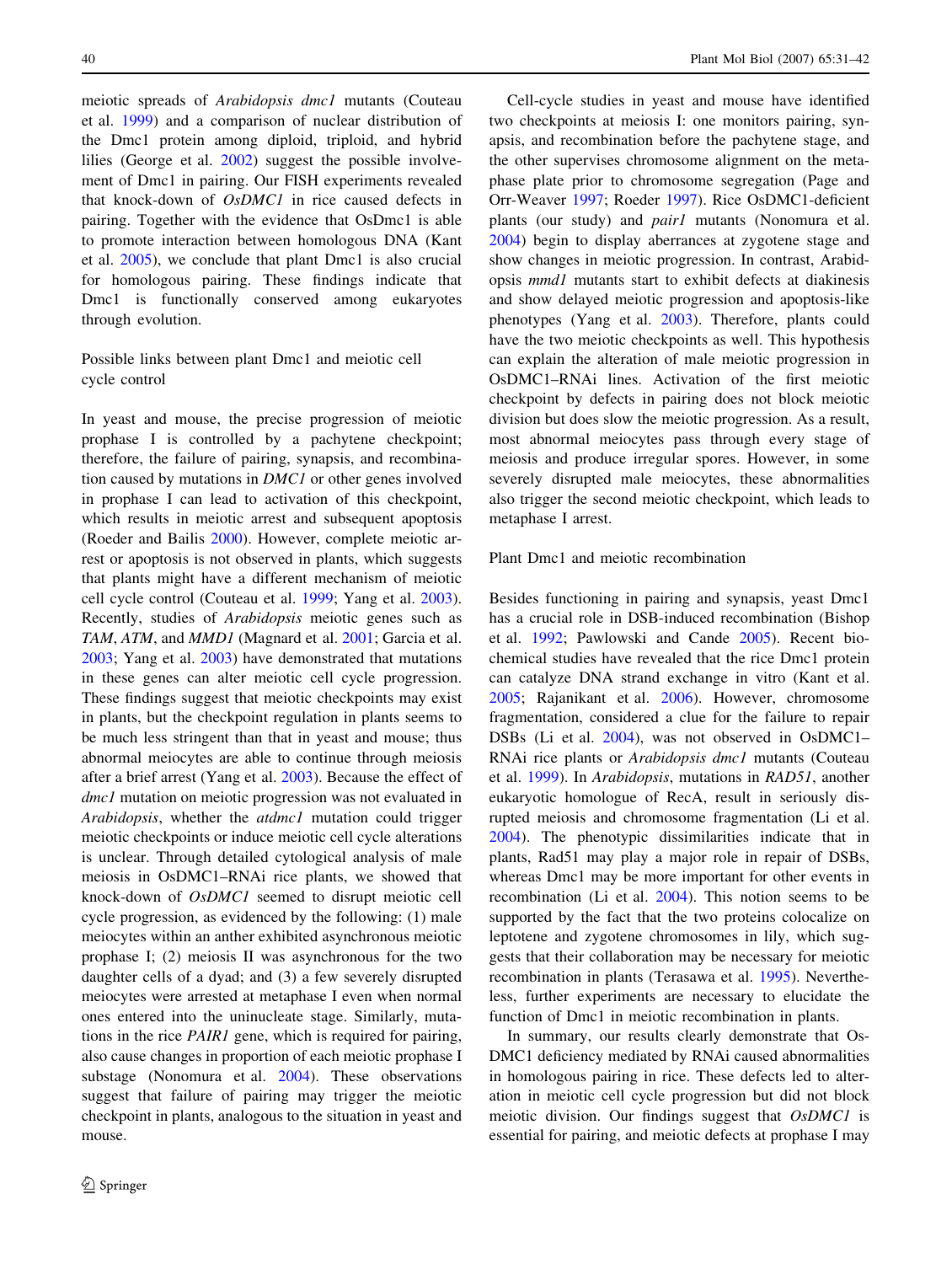<span id="page-10-0"></span>induce activation of meiotic checkpoints. Therefore, this study has provided a novel insight into functional conservation and divergence of the Dmc1 protein through evolution among eukaryotes and extended our knowledge of the mechanisms underlying meiosis in plants.

Acknowledgements We thank Zhukuan Cheng at the Institute of Genetics and Developmental Biology, Chinese Academy of Sciences, for assistance with FISH analysis and Cheng Yun at the Institute of Botany, Chinese Academy of Sciences, for assistance with microscope observation. The research was supported by grants from the National Science Foundation of China (Nos. 30270144 and 30570147).

### References

- Alexander MP (1969) Differential staining of aborted and nonaborted pollen. Stain Technol 44:117–122
- Bass HW, Marshall WF, Sedat JW, Agard DA, Cande WZ (1997) Telomeres cluster de novo before the initiation of synapsis: a three-dimensional spatial analysis of telomere positions before and during meiotic prophase. J Cell Biol 137:5–18
- Bishop DK, Park D, Xu L, Kleckner N (1992) DMC1: a meiosisspecific yeast homolog of E. coli recA required for recombination, synaptonemal complex formation, and cell cycle progression. Cell 69:439–456
- Buchholz WG, Connell JP, Kumpatla SP, Hall TC (1998) Molecular analysis of transgenic rice. Methods Mol Biol 81:397–415
- Chen C-B, Xu Y-Y, Ma H, Chong K (2005) Cell biological characterization of male meiosis and pollen development in rice. J Integr Plant Biol 47:734–744
- Chuang C-F, Meyerowitz EM (2000) Specific and heritable genetic interference by double-stranded RNA in Arabidopsis thaliana. Proc Natl Acad Sci USA 97:4985–4990
- Couteau F, Belzile F, Horlow C, Grandjean O, Vezon D, Doutriaux M-P (1999) Random chromosome segregation without meiotic arrest in both male and female meiocytes of a dmc1 mutant of Arabidopsis. Plant Cell 11:1623–1634
- Ding Z-J, Wang T, Chong K, Bai S (2001) Isolation and characterization of OsDMC1, the rice homologue of the yeast DMC1 gene essential for meiosis. Sex Plant Reprod 13:285–288
- Dong F, Miller JT, Jackson SA, Wang G-L, Ronald PC, Jiang J (1998) Rice (Oryza sativa) centromeric regions consist of complex DNA. Proc Natl Acad Sci USA 95:8135–8140
- Doutriaux MP, Couteau F, Bergounioux C, White C (1998) Isolation and characterisation of the RAD51 and DMC1 homologs from Arabidopsis thaliana. Mol Gen Genet 257:283–291
- Edwards K, Johnstone C, Thompson C (1991) A simple and rapid method for the preparation of plant genomic DNA for PCR analysis. Nucleic Acids Res 19:1349
- Garcia V, Bruchet H, Camescasse D, Granier F, Bouchez D, Tissier A (2003) AtATM is essential for meiosis and the somatic response to DNA damage in plants. Plant Cell 15:119–132
- George S, Behl P, de Guzman R, Lee M, Rusyniak S, Hotta Y, Hiratsuka K, Takase H, Hasenkampf C (2002) Dmc1 fluorescent foci in prophase I nuclei of diploid, triploid and hybrid lilies. Chromosoma 111:96–105
- Grushcow JM, Holzen TM, Park KJ, Weinert T, Lichten M, Bishop DK (1999) Saccharomyces cerevisiae checkpoint genes MEC1, RAD17 and RAD24 are required for normal meiotic recombination partner choice. Genetics 153:607–620
- Habu T, Taki T, West A, Nishimune Y, Morita T (1996) The mouse and human homologs of DMC1, the yeast meiosis-specific

homologous recombination gene, have a common unique form of exon-skipped transcript in meiosis. Nucleic Acids Res 24:470–477

- Hamant O, Ma H, Cande WZ (2006) Genetics of meiotic prophase I in plants. Annu Rev Plant Biol 57:267–302
- Hamilton AJ, Baulcombe DC (1999) A species of small antisense RNA in posttranscriptional gene silencing in plants. Science 286:950–952
- Hiei Y, Ohta S, Komari T, Kumashiro T (1994) Efficient transformation of rice (Oryza sativa L.) mediated by Agrobacterium and sequence analysis of the boundaries of the T-DNA. Plant J 6:271–282
- Hofgen R, Willmitzer L (1988) Storage of competent cells for Agrobacterium transformation. Nucleic Acids Res 16:9877
- Hong EL, Shinohara A, Bishop DK (2001) Saccharomyces cerevisiae Dmc1 protein promotes renaturation of single-strand DNA (ssDNA) and assimilation of ssDNA into homologous supercoiled duplex DNA. J Biol Chem 276:41906–41912
- Itoh J-I, Nonomura K-I, Ikeda K, Yamaki S, Inukai Y, Yamagishi H, Kitano H, Nagato Y (2005) Rice plant development: from zygote to spikelet. Plant Cell Physiol 46:23–47
- Jones GH, Heslop-Harrison JS (2000) Classical and molecular cytogenetics of Arabidopsis. In: Wilson ZA (ed) Arabidopsis: a practical approach. Oxford university press, pp 105–124
- Kant CR, Rao BJ, Sainis JK (2005) DNA binding and pairing activity of OsDmc1, a recombinase from rice. Plant Mol Biol 57:1–11
- Kathiresan A, Khush GS, Bennett J (2002) Two rice DMC1 genes are differentially expressed during meiosis and during haploid and diploid mitosis. Sex Plant Reprod 14:257–267
- Kleckner N (2006) Chiasma formation: chromatin/axis interplay and the role(s) of the synaptonemal complex. Chromosoma 115:175– 194
- Klimyuk VI, Jones JD (1997) AtDMC1, the Arabidopsis homologue of the yeast DMC1 gene: characterization, transposon-induced allelic variation and meiosis-associated expression. Plant J 11:1–14
- Kobayashi T, Kobayashi E, Sato S, Hotta Y, Miyajima N, Tanaka A, Tabata S (1994) Characterization of cDNAs induced in meiotic prophase in lily microsporocytes. DNA Res 1:15–26
- Li W, Chen C, Markmann-Mulisch U, Timofejeva L, Schmelzer E, Ma H, Reiss B (2004) The Arabidopsis AtRAD51 gene is dispensable for vegetative development but required for meiosis. Proc Natl Acad Sci USA 101:10596–10601
- Lydall D, Nikolsky Y, Bishop DK, Weinert T (1996) A meiotic recombination checkpoint controlled by mitotic checkpoint genes. Nature 383:840–843
- Ma H (2005) Molecular genetic analyses of microsporogenesis and microgametogenesis in flowering plants. Annu Rev Plant Biol 56:393–434
- Magnard J-L, Yang M, Chen Y-CS, Leary M, McCormick S (2001) The Arabidopsis gene Tardy Asynchronous Meiosis is required for the normal pace and synchrony of cell division during male meiosis. Plant Physiol 127:1157–1166
- Masson J-Y, West SC (2001) The Rad51 and Dmc1 recombinases: a non-identical twin relationship. Trends Biochem Sci 26:131–136
- Mette MF, Aufsatz W, van der Winden J, Matzke MA, Matzke AJM (2000) Transcriptional silencing and promoter methylation triggered by double-stranded RNA. EMBO J 19:5194–5201
- Murashige T, Skoog F (1962) A revised medium for rapid growth and bioassays with tobacco tissue cultures. Physiol Plant 15:473–497
- Nelson T (1984) Light-regulated gene expression during maize leaf development. J Cell Biol 98:558–564
- Nonomura K, Nakano M, Fukuda T, Eiguchi M, Miyao A, Hirochika H, Kurata N (2004) The novel gene homologous pairing aberration in rice meiosis1 of rice encodes a putative coiledcoil protein required for homologous chromosome pairing in meiosis. Plant Cell 16:1008–1020